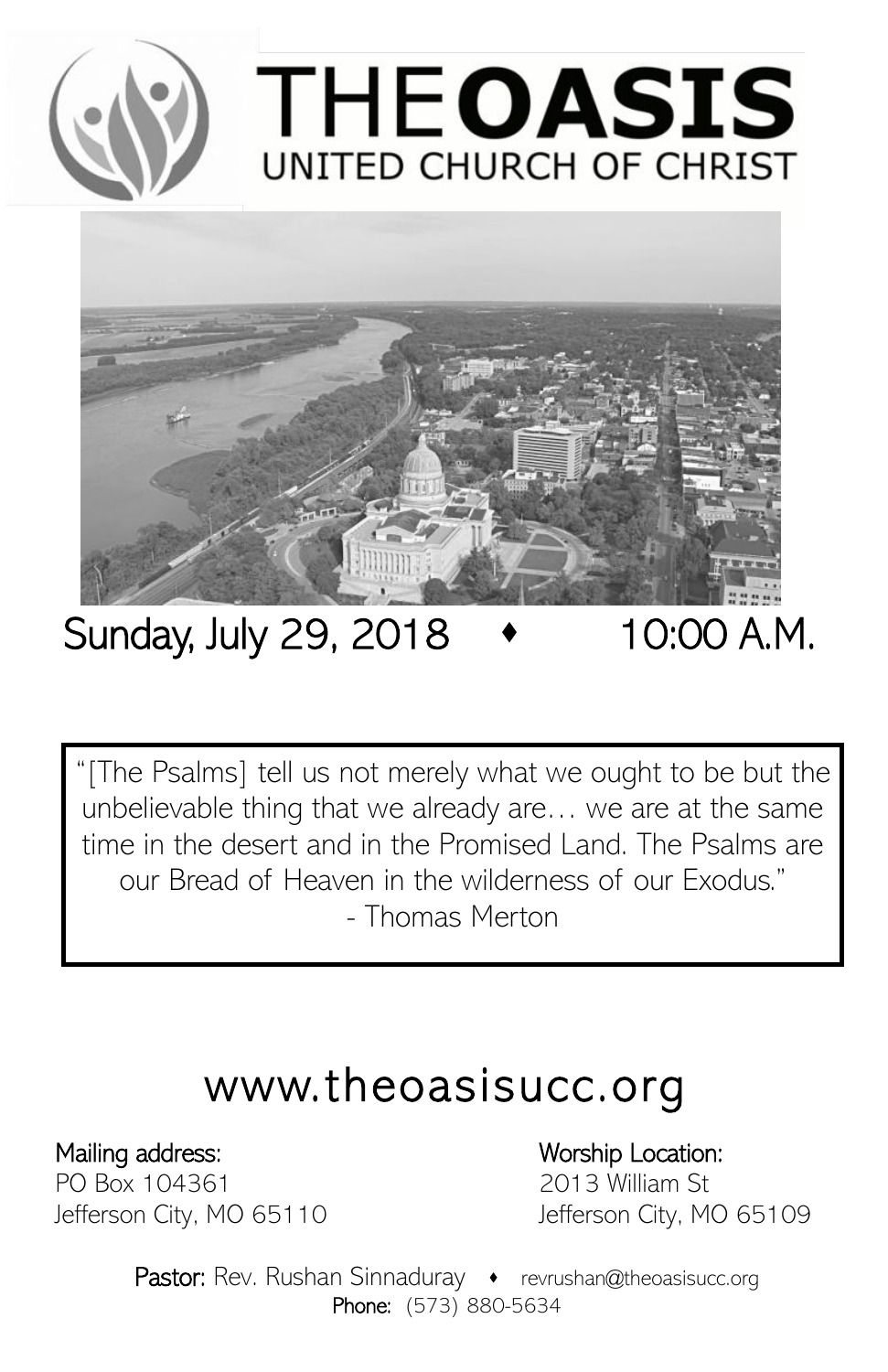### **Opening and Welcome**

## \***Gathering Song**

"Enter, Rejoice, and Come In"

Enter, rejoice, and come in. Enter, rejoice, and come in. Today will be a joyful day; enter, rejoice, and come in.

Open your ears to the song. Open your ears to the song. Today will be a joyful day; enter, rejoice, and come in.

Open your hearts ev'ryone. Open your hearts ev'ryone. Today will be a joyful day; enter, rejoice, and come in.

Don't be afraid of some change. Don't be afraid of some change. Today will be a joyful day; enter, rejoice, and come in.

Enter, rejoice, and come in. Enter, rejoice, and come in. Today will be a joyful day; enter, rejoice, and come in.

# **\*Opening Prayer**

# **\*Song of Praise**

*Holy, holy, holy, My heart, my heart adores you My heart is glad to say the words, "You are holy, Lord."*

#### **Passing the Peace:**

"You are blessed by God, and you are a blessing from God."

# **Renewing Our Covenant with Each Other and with God**

Welcoming our New Members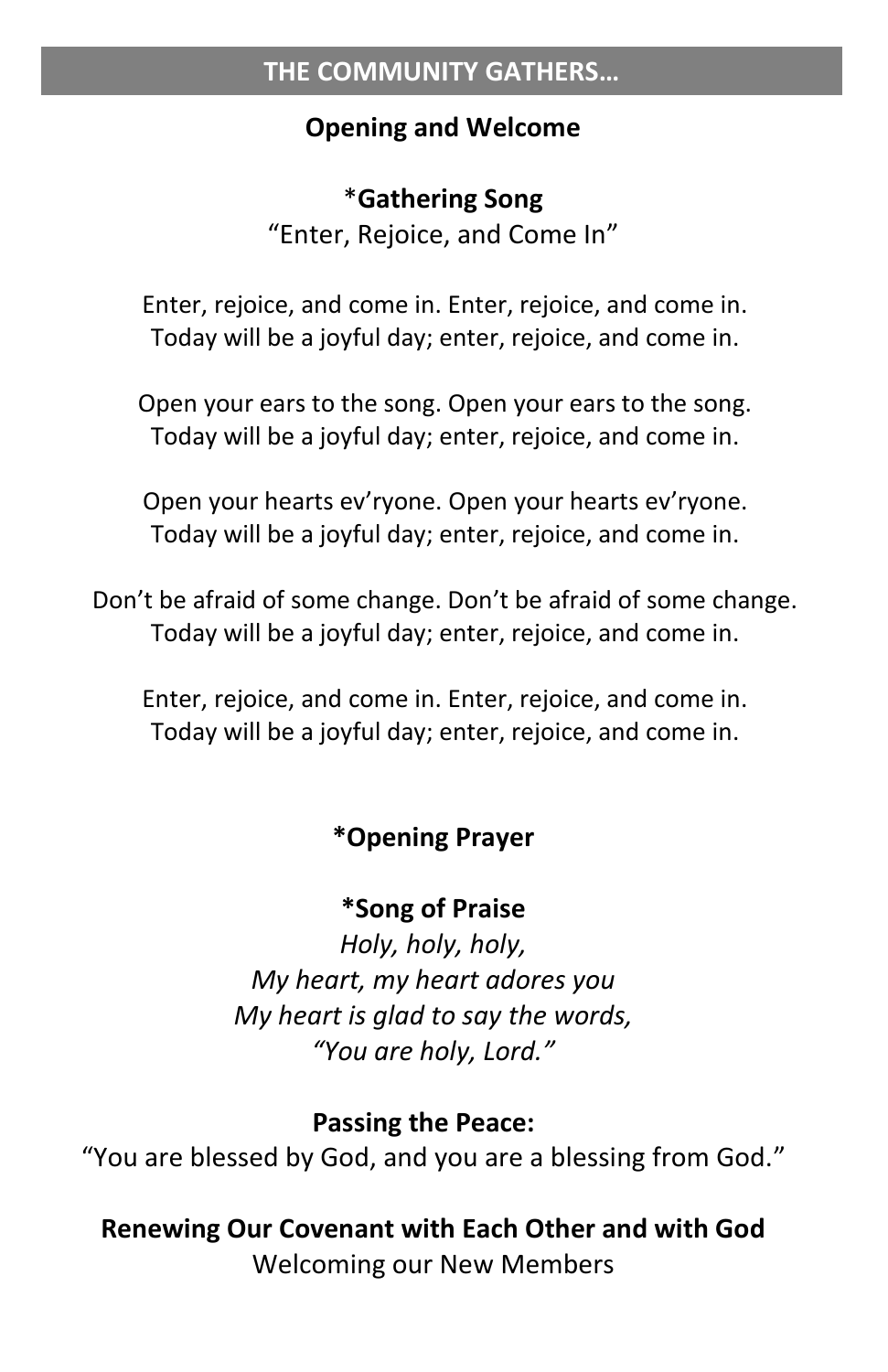#### **TO HEAR GOD'S WORD...**

#### **Scripture Reading**: Psalm 46

#### **Musical Reflection:**

"Gather By the River to Pray" *Arr. Pepper Choplin*

#### **Sermon:**

"Imagining"

#### **TO RESPOND IN FAITH...**

#### **Prayers for Ourselves and Others**

#### **Offering**

#### **Offertory Hymn**

"Sing of Colors" (De Colores)

Sing of colors, sing of colors that over the hills in profusion are springing; Sing of colors of the birds that fly outside my window their canticles singing; Sing of colors, in the rainbows bright colors God's promise of hope we recall; Sing of colors that make up the earth and give thanks to the God who created us all. Sing of colors that make up the earth and give thanks to the God who created us all.

Sing, rejoicing! Every creature that breathes Raise a song to the God of creation. Sing, rejoicing! Sing to God who so earnestly cares,